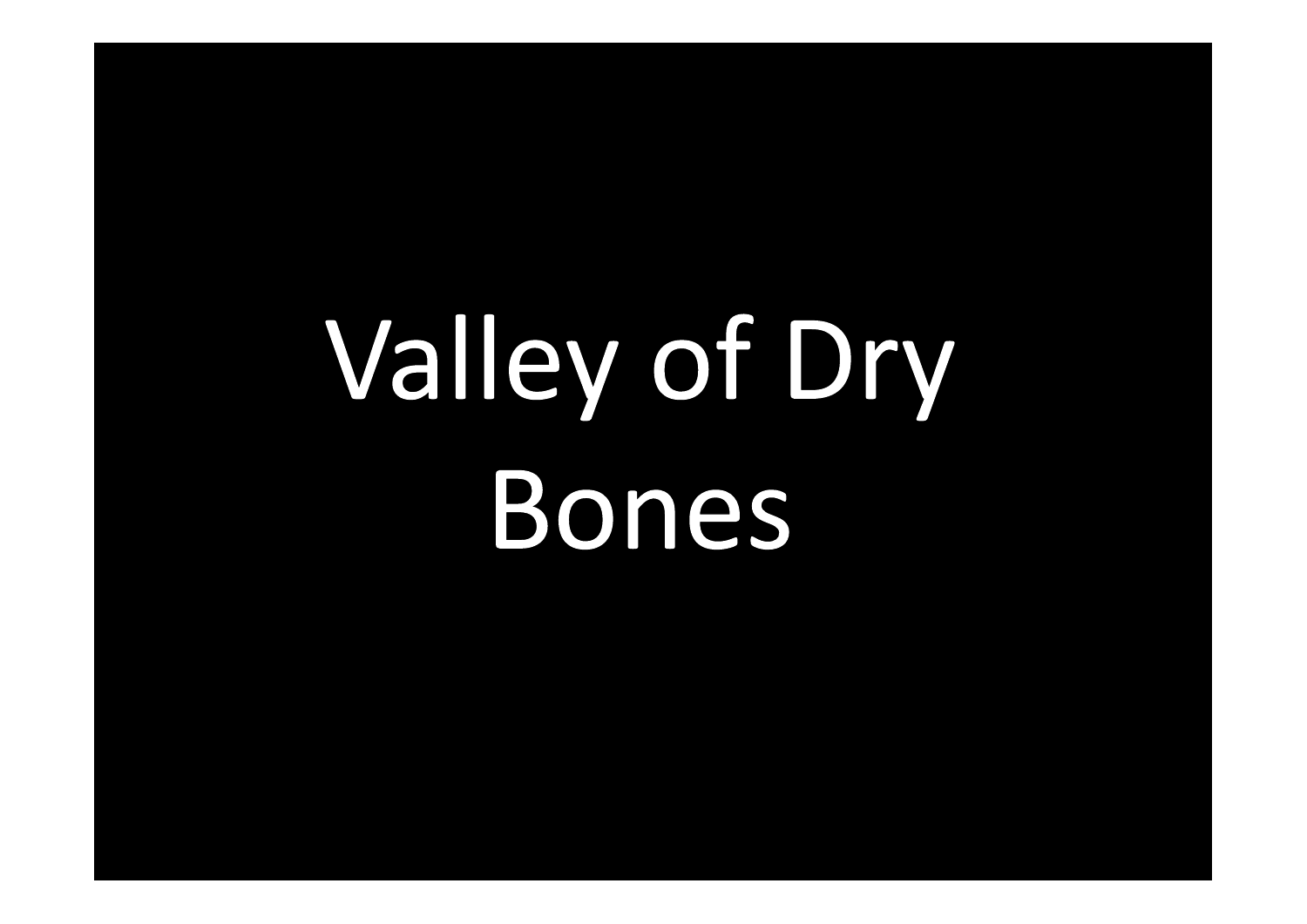The hand of the Lord was on me, and he brought me out by the Spirit of the Lord and set me in the middle of a valley; it was full of The hand of the Lord was on me, and he<br>brought me out by the Spirit of the Lord and<br>set me in the middle of a valley; it was full of<br>bones. He led me to and fro among them, and I<br>saw a great many bones on the floor of the<br> saw a great many bones on the floor of the valley, bones that were very dry. He asked me, 'Son of man, can these bones live?'

I said, 'Sovereign Lord, you alone know.'

Ezekiel 37: 1-3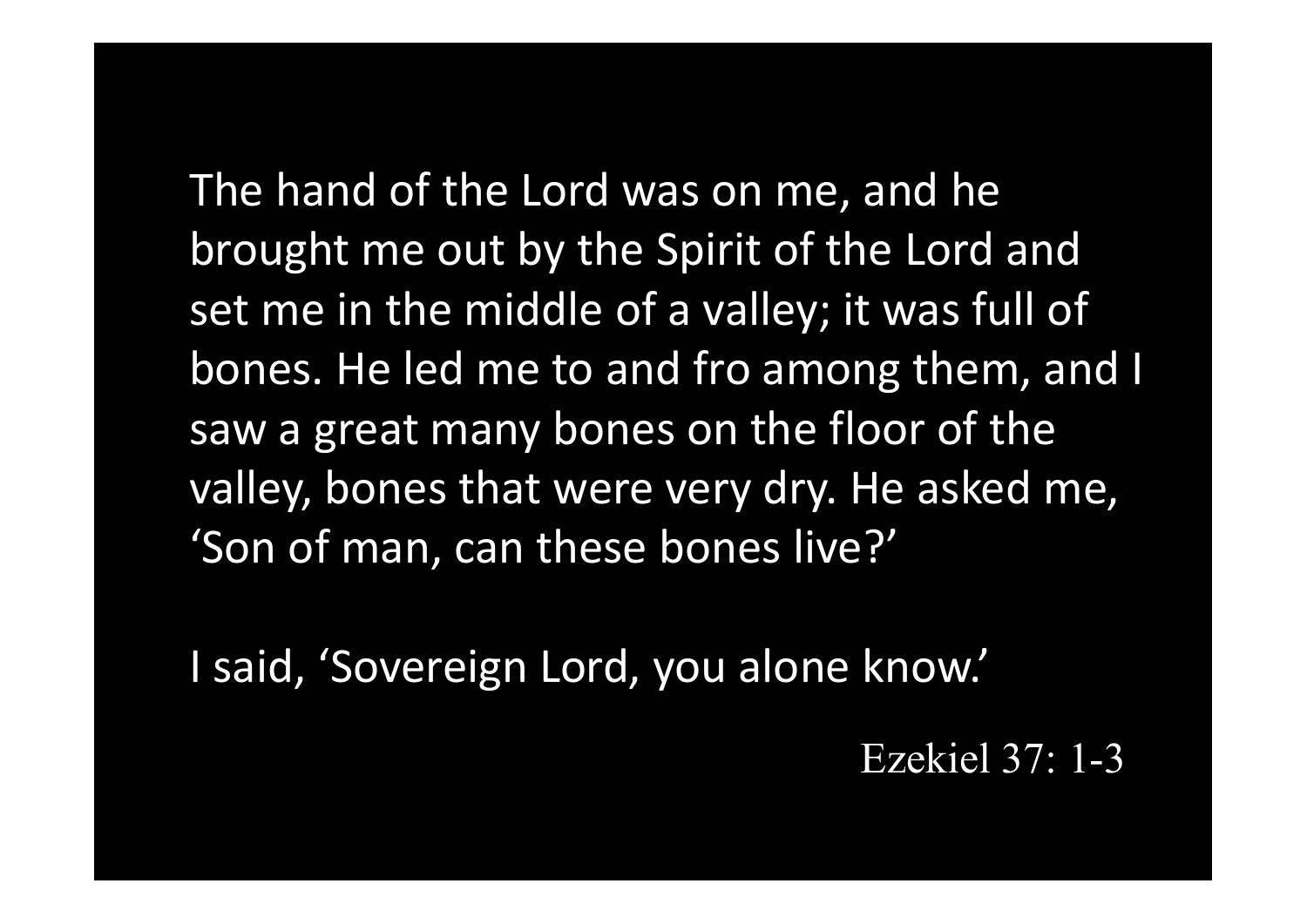That is why the real problem of the Christian life comes where people do not usually look for it. It comes the very moment you wake up each morning. All your wishes and hopes for the day rush at you like wild animals. And the first job each morning consists simply in shoving them all back; in listening to that other voice, taking that other point of view, letting that other larger, stronger, quieter life come flowing in. And so on, all day. Standing back from all your natural the very moment you wake up each morning. All<br>wishes and hopes for the day rush at you like wild<br>animals. And the first job each morning consists s<br>in shoving them all back; in listening to that othe<br>voice, taking that oth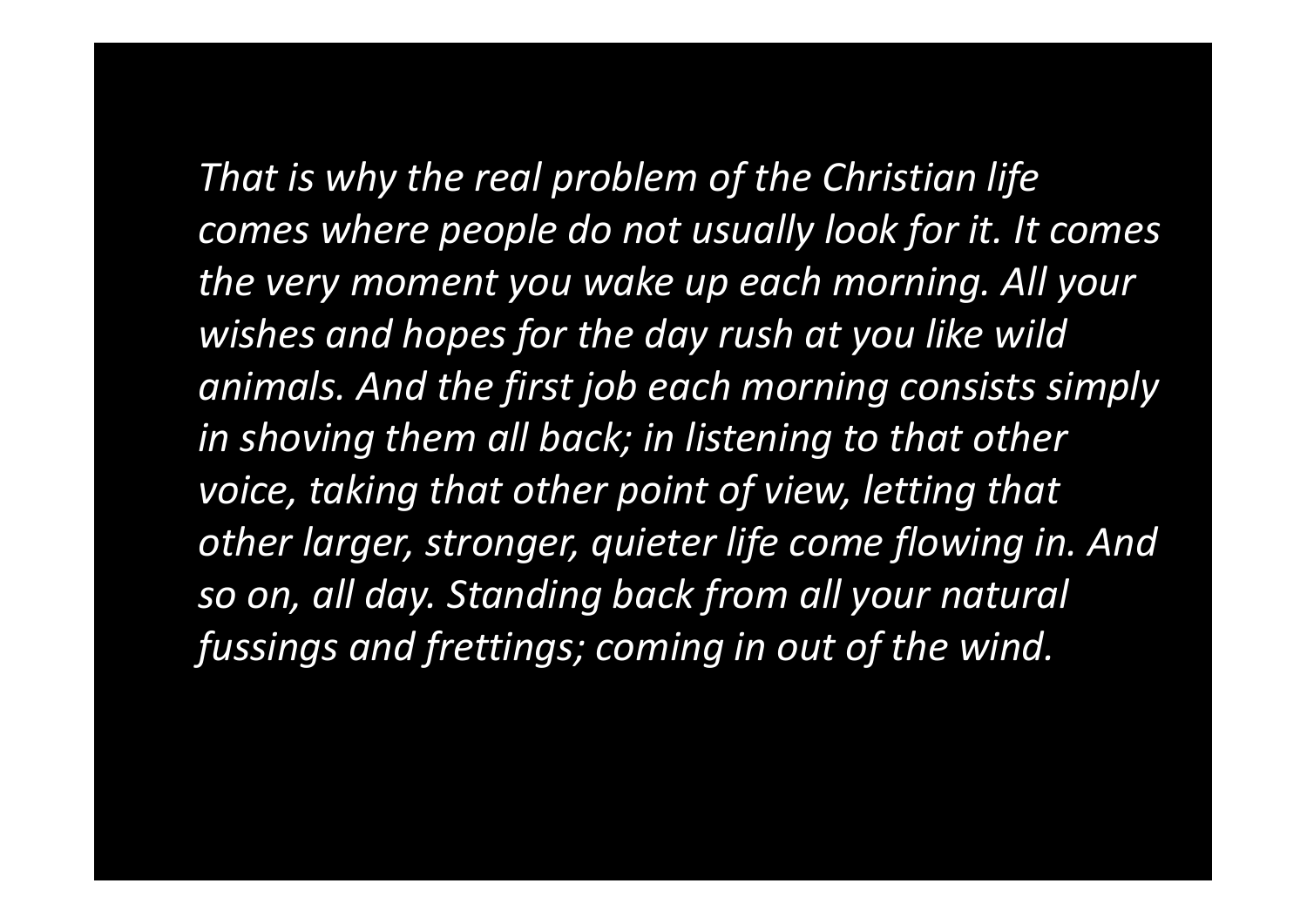We can only do it for moments at first. But from those moments the new sort of life will be spreading through our system: because now we are letting Him work at the right part of us. It is the difference between paint, which is merely laid on the surface, and a dye or stain which soaks right through.

C S Lewis, Mere Christianity 198-199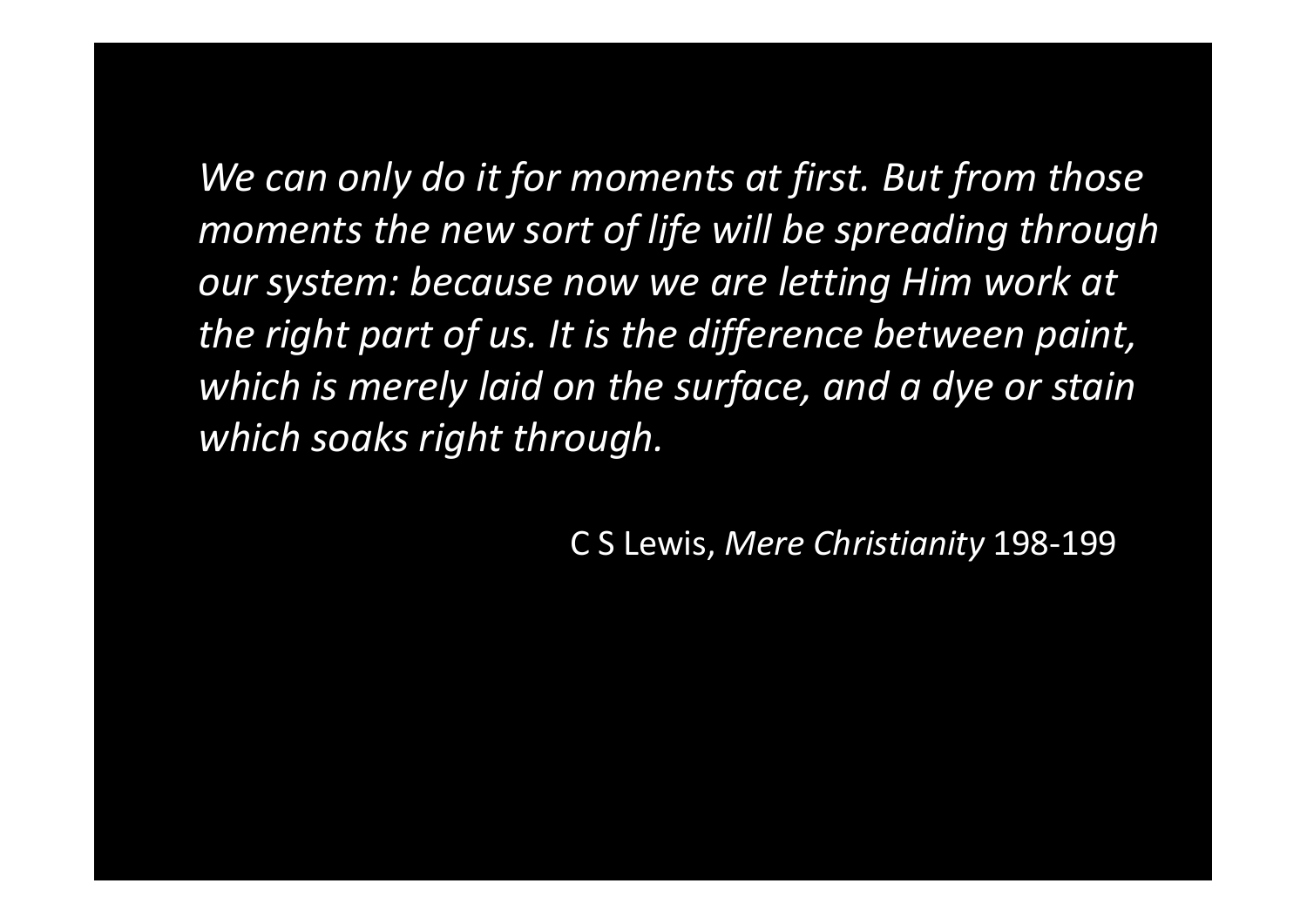He asked me, 'Son of man, can these bones live?'

I said, 'Sovereign Lord, you alone know.'

Then he said to me, 'Prophesy to these bones and say to them, "Dry bones, hear the word of the Lord!

Ezekiel 37: 3-4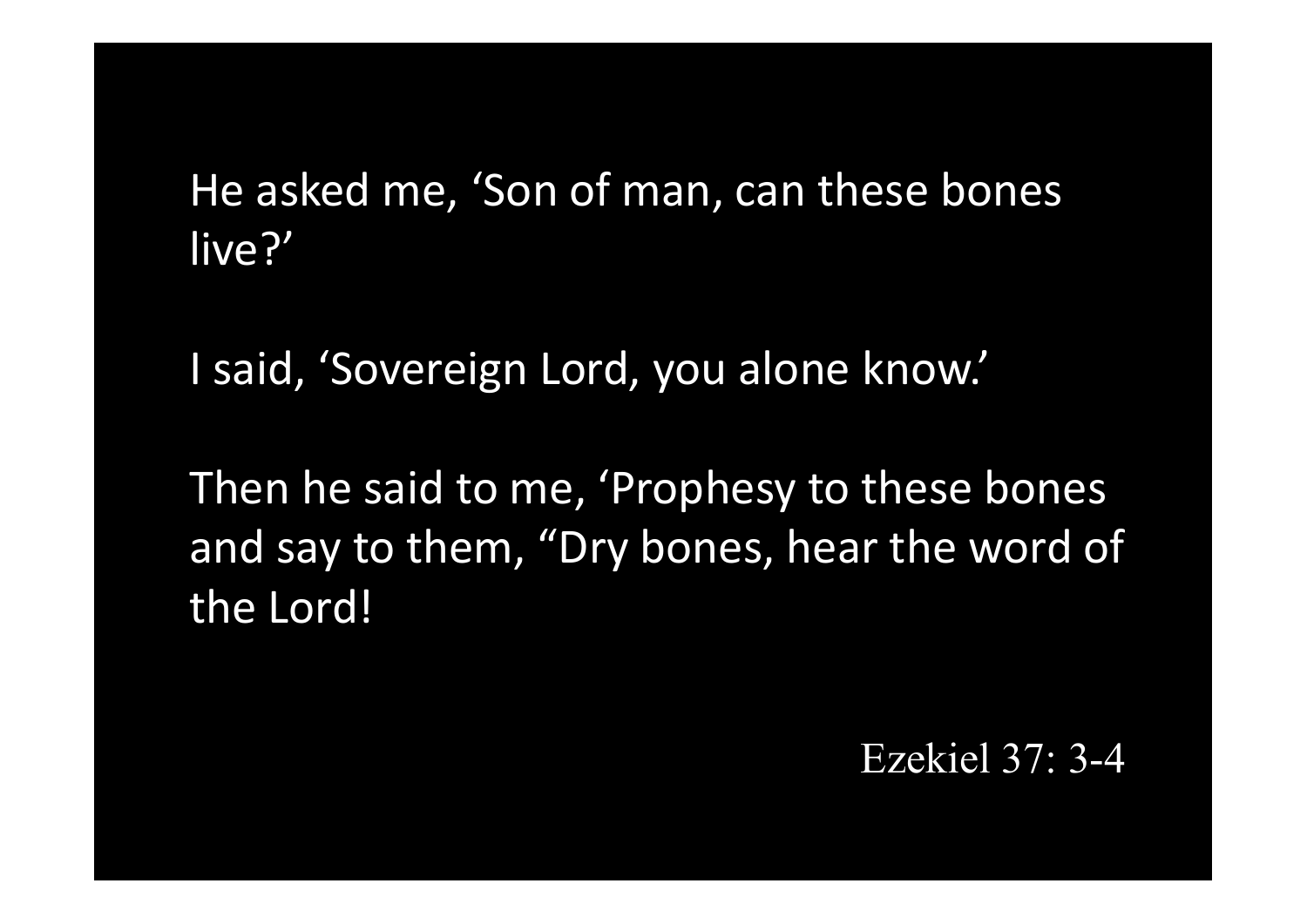So I prophesied as he commanded me, and breath entered them; they came to life and So I prophesied as he commanded me, and<br>breath entered them; they came to life and<br>stood up on their feet – a vast army.<br>Ezekiel 37: 10

Ezekiel 37: 10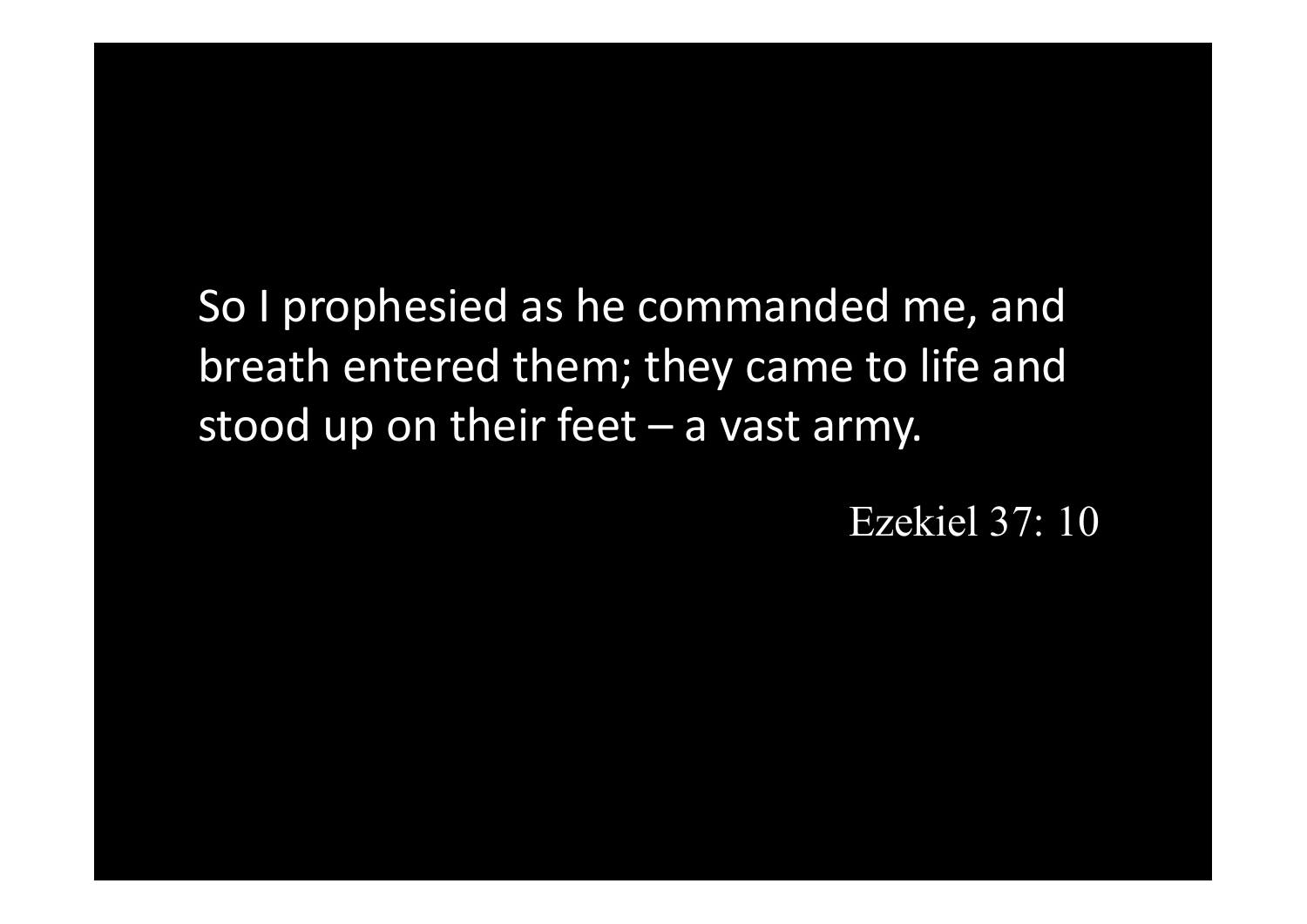

| Return       | Birth of | Age to |
|--------------|----------|--------|
| from         | the      | Come   |
| <b>Exile</b> | Church   |        |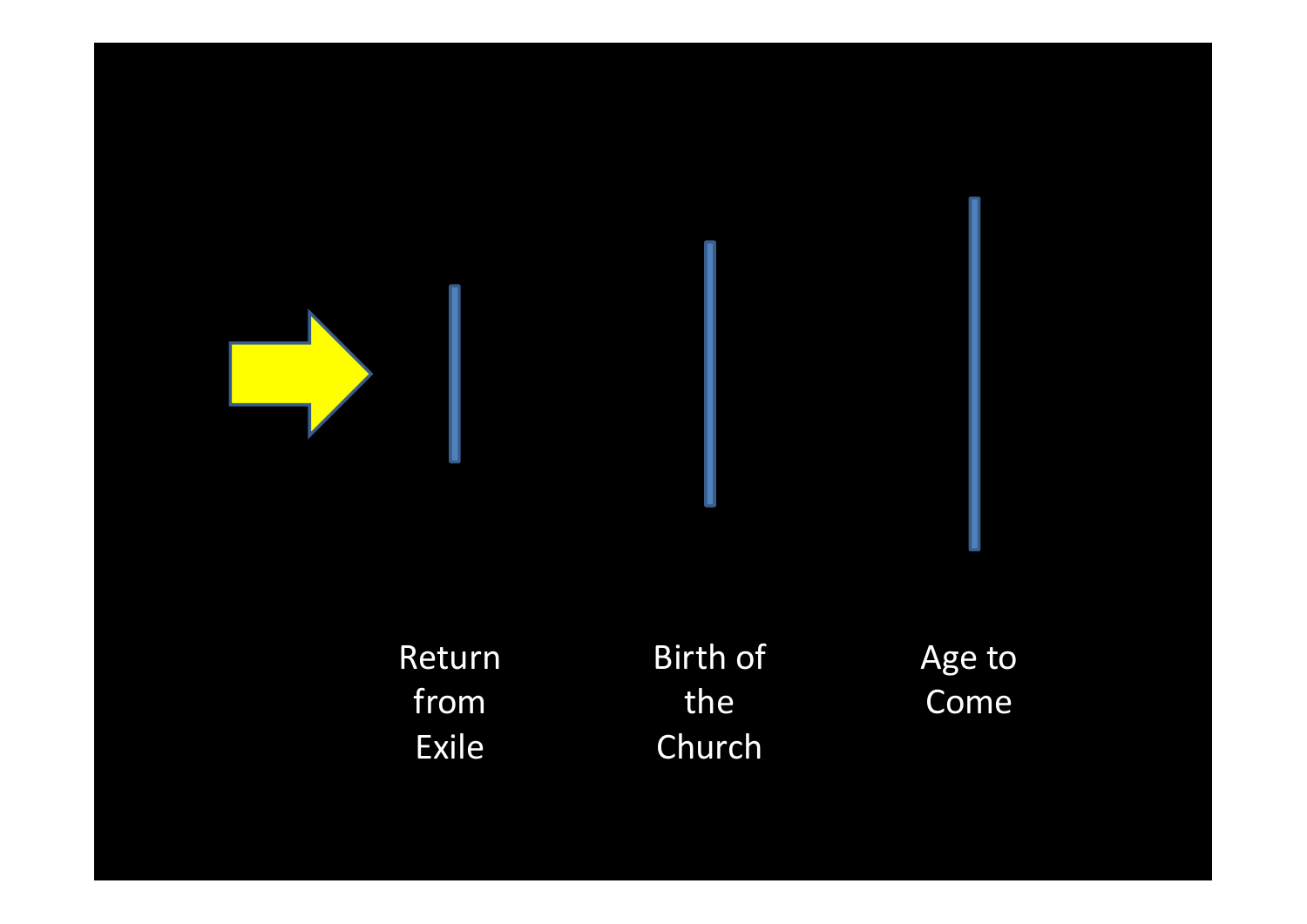## Ezekiel's Viewpoint

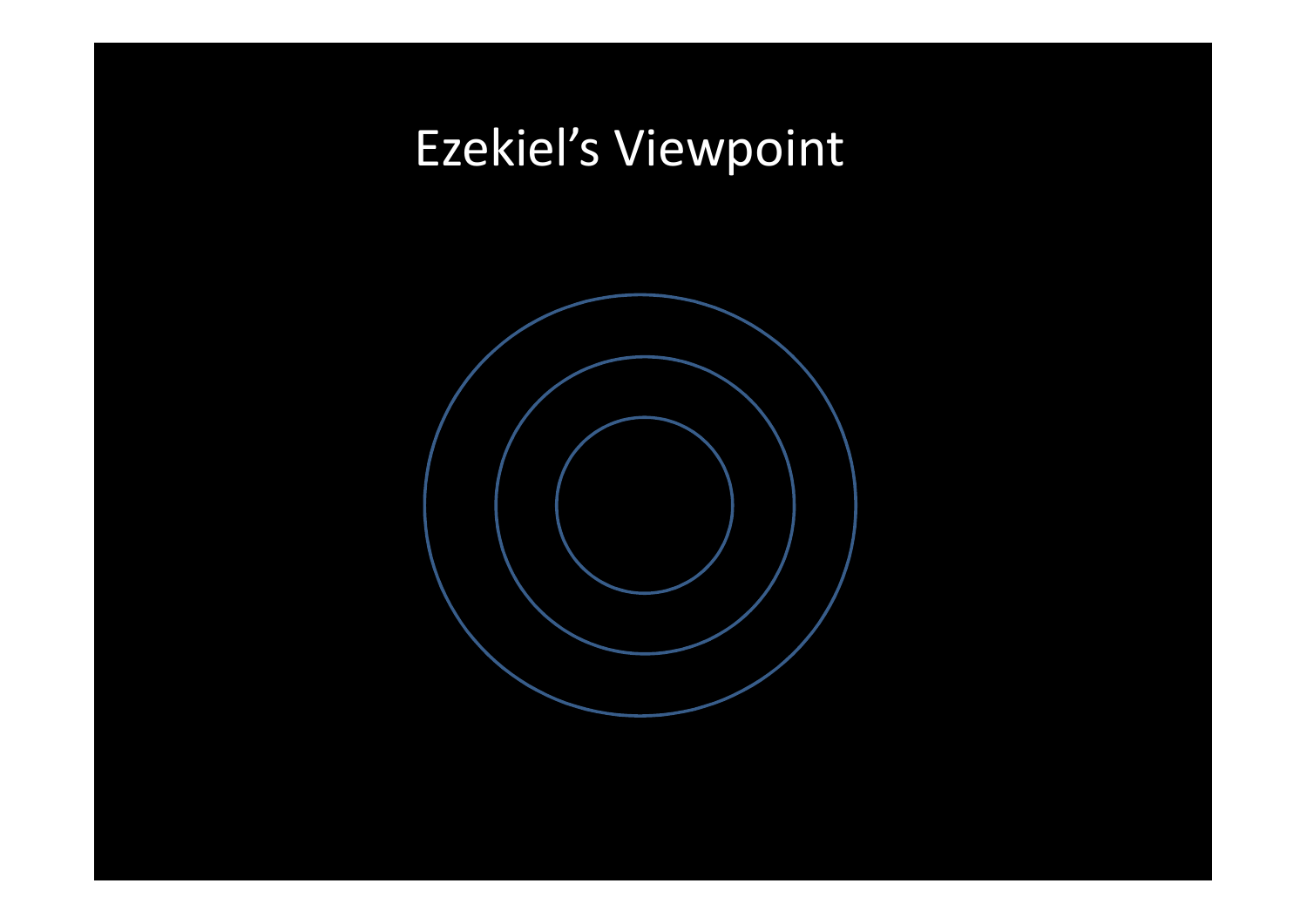Then he said to me, 'Prophesy to the breath; prophesy, son of man, and say to it, "This is what the Sovereign Lord says: come, breath, from the four winds and breathe into these slain, that they may live."'

Ezekiel 37: 9